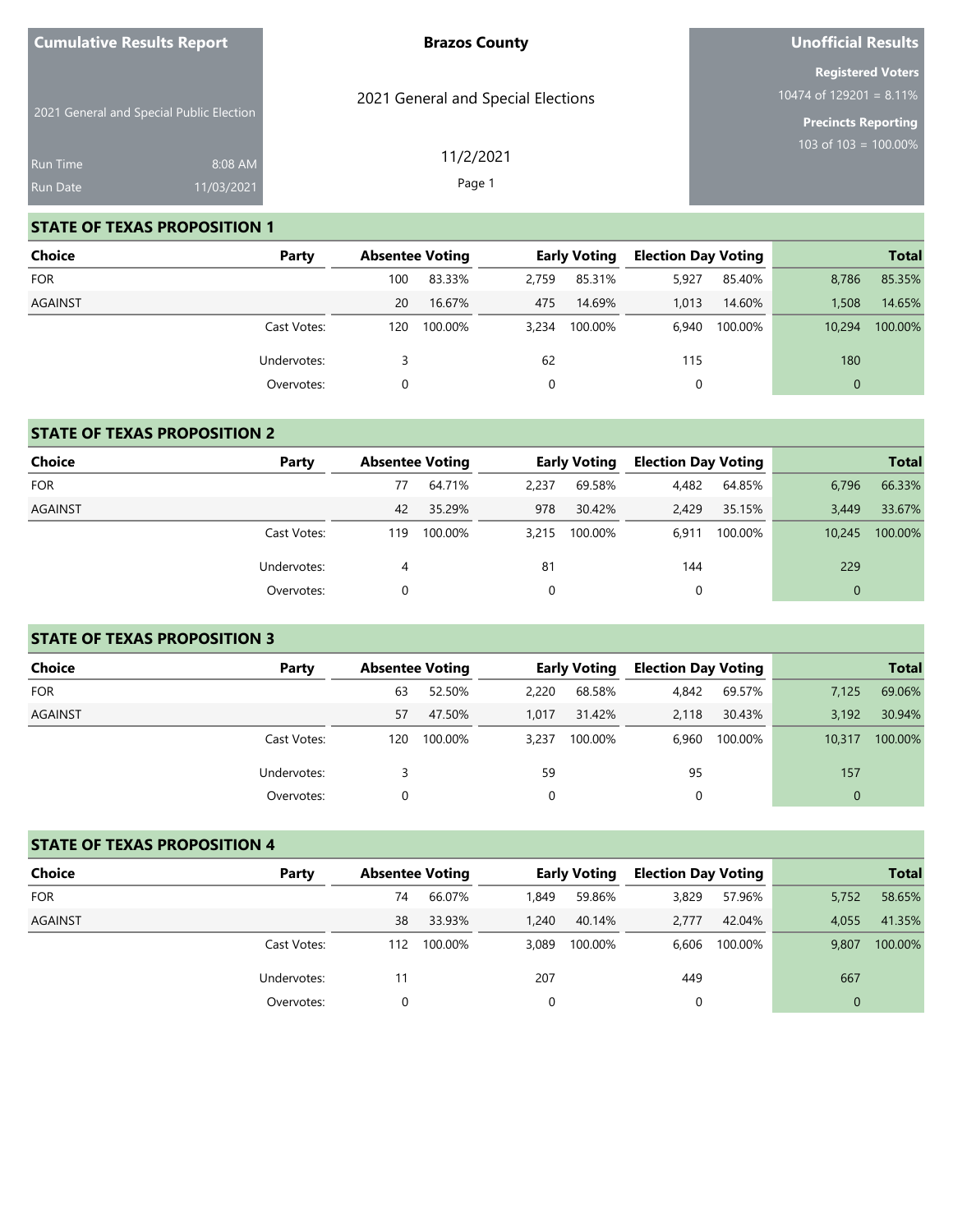| <b>Cumulative Results Report</b> |                                          | <b>Brazos County</b>               | <b>Unofficial Results</b>                              |
|----------------------------------|------------------------------------------|------------------------------------|--------------------------------------------------------|
|                                  |                                          | 2021 General and Special Elections | <b>Registered Voters</b><br>10474 of 129201 = $8.11\%$ |
|                                  | 2021 General and Special Public Election |                                    | <b>Precincts Reporting</b>                             |
| <b>Run Time</b>                  | 8:08 AM                                  | 11/2/2021                          | 103 of 103 = $100.00\%$                                |
| <b>Run Date</b>                  | 11/03/2021                               | Page 2                             |                                                        |

### **STATE OF TEXAS PROPOSITION 5**

| <b>Choice</b>  | Party       | <b>Absentee Voting</b> |         |       | <b>Early Voting</b> | <b>Election Day Voting</b> |         |          | <b>Total</b> |
|----------------|-------------|------------------------|---------|-------|---------------------|----------------------------|---------|----------|--------------|
| <b>FOR</b>     |             | 77                     | 66.96%  | 1.945 | 62.94%              | 4.014                      | 61.06%  | 6.036    | 61.72%       |
| <b>AGAINST</b> |             | 38                     | 33.04%  | 1.145 | 37.06%              | 2,560                      | 38.94%  | 3.743    | 38.28%       |
|                | Cast Votes: | 115                    | 100.00% | 3.090 | 100.00%             | 6.574                      | 100.00% | 9.779    | 100.00%      |
|                | Undervotes: | 8                      |         | 206   |                     | 481                        |         | 695      |              |
|                | Overvotes:  | 0                      |         |       |                     | 0                          |         | $\Omega$ |              |

### **STATE OF TEXAS PROPOSITION 6**

| <b>Choice</b>  | Party       | <b>Absentee Voting</b> |         |       | <b>Early Voting</b> | <b>Election Day Voting</b> |         |          | <b>Total</b> |
|----------------|-------------|------------------------|---------|-------|---------------------|----------------------------|---------|----------|--------------|
| <b>FOR</b>     |             | 105                    | 87.50%  | 2.881 | 89.78%              | 6,198                      | 90.23%  | 9,184    | 90.06%       |
| <b>AGAINST</b> |             | 15                     | 12.50%  | 328   | 10.22%              | 671                        | 9.77%   | 1.014    | 9.94%        |
|                | Cast Votes: | 120                    | 100.00% | 3,209 | 100.00%             | 6,869                      | 100.00% | 10.198   | 100.00%      |
|                | Undervotes: |                        |         | 87    |                     | 186                        |         | 276      |              |
|                | Overvotes:  |                        |         |       |                     | $\Omega$                   |         | $\Omega$ |              |

### **STATE OF TEXAS PROPOSITION 7**

| Choice         | Party       | <b>Absentee Voting</b> |         |       | <b>Early Voting</b> | <b>Election Day Voting</b> |         |              | <b>Total</b> |
|----------------|-------------|------------------------|---------|-------|---------------------|----------------------------|---------|--------------|--------------|
| <b>FOR</b>     |             | 114                    | 94.21%  | 2,823 | 88.03%              | 6,058                      | 88.03%  | 8,995        | 88.10%       |
| <b>AGAINST</b> |             |                        | 5.79%   | 384   | 11.97%              | 824                        | 11.97%  | 1.215        | 11.90%       |
|                | Cast Votes: | 121                    | 100.00% | 3,207 | 100.00%             | 6,882                      | 100.00% | 10,210       | 100.00%      |
|                | Undervotes: |                        |         | 89    |                     | 173                        |         | 264          |              |
|                | Overvotes:  |                        |         | 0     |                     | 0                          |         | $\mathbf{0}$ |              |

### **STATE OF TEXAS PROPOSITION 8**

| <b>Choice</b>  | Party       | <b>Absentee Voting</b> |         |       | <b>Early Voting</b> | <b>Election Day Voting</b> |         |             | <b>Total</b> |
|----------------|-------------|------------------------|---------|-------|---------------------|----------------------------|---------|-------------|--------------|
| <b>FOR</b>     |             | 107                    | 88.43%  | 2.875 | 89.40%              | 6.144                      | 89.26%  | 9,126       | 89.30%       |
| <b>AGAINST</b> |             | 14                     | 11.57%  | 341   | 10.60%              | 739                        | 10.74%  | 1.094       | 10.70%       |
|                | Cast Votes: | 121                    | 100.00% | 3,216 | 100.00%             | 6,883                      | 100.00% | 10,220      | 100.00%      |
|                | Undervotes: |                        |         | 80    |                     | 172                        |         | 254         |              |
|                | Overvotes:  |                        |         | 0     |                     | 0                          |         | $\mathbf 0$ |              |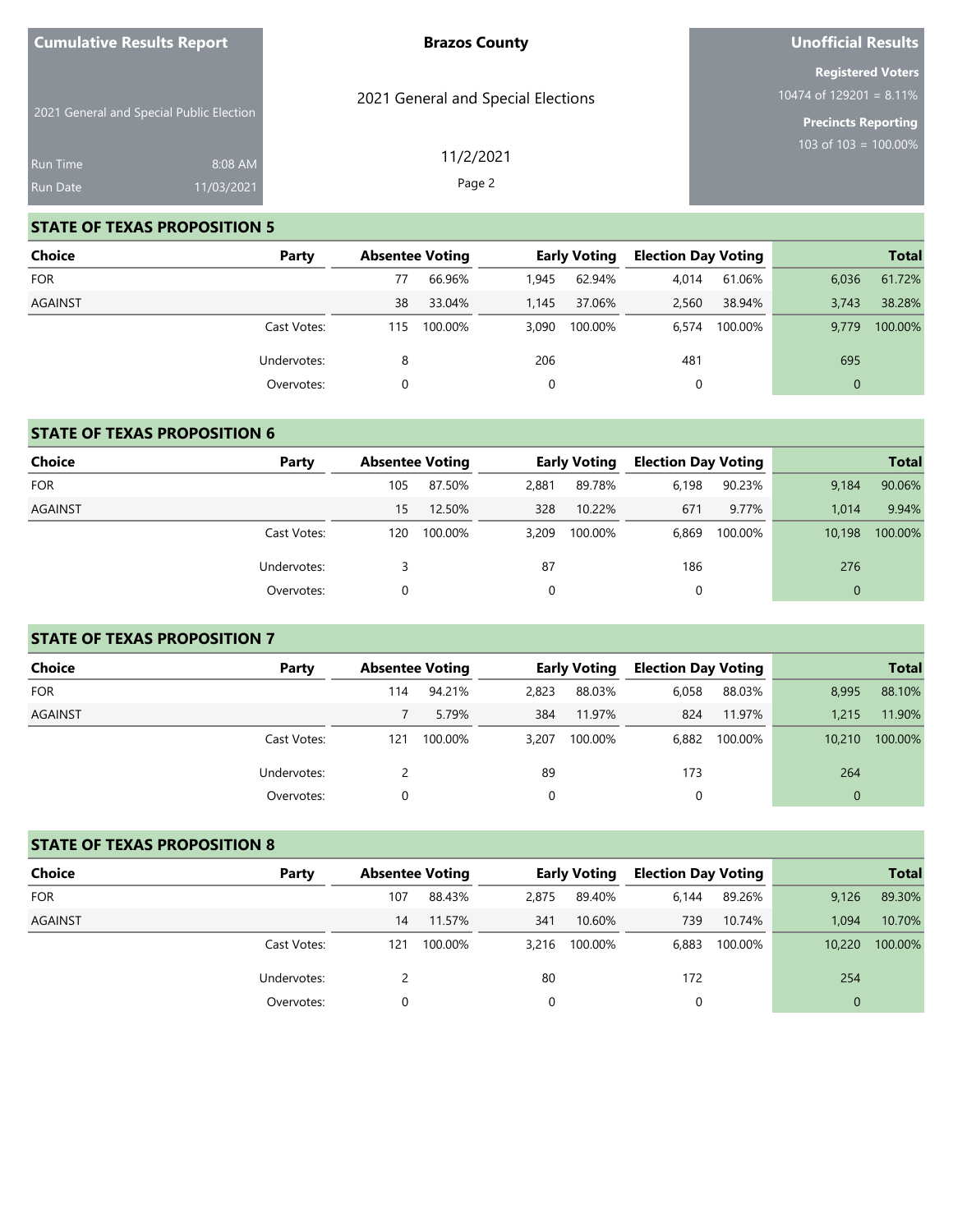| <b>Cumulative Results Report</b>                            | <b>Brazos County</b>               | <b>Unofficial Results</b>                                                            |
|-------------------------------------------------------------|------------------------------------|--------------------------------------------------------------------------------------|
| 2021 General and Special Public Election                    | 2021 General and Special Elections | <b>Registered Voters</b><br>10474 of 129201 = $8.11\%$<br><b>Precincts Reporting</b> |
| 8:08 AM<br><b>Run Time</b><br><b>Run Date</b><br>11/03/2021 | 11/2/2021<br>Page 3                | 103 of 103 = $100.00\%$                                                              |

# **City Council Place 4**

| Choice             | Party       | <b>Absentee Voting</b> |         |       | <b>Early Voting</b> | <b>Election Day Voting</b> |         |              | <b>Total</b> |
|--------------------|-------------|------------------------|---------|-------|---------------------|----------------------------|---------|--------------|--------------|
| Elizabeth R. Cunha | <b>NP</b>   | 33                     | 50.77%  | 1.157 | 53.54%              | 2,081                      | 57.98%  | 3,271        | 56.25%       |
| William Wright     | <b>NP</b>   | 32                     | 49.23%  | 1.004 | 46.46%              | 1,508                      | 42.02%  | 2.544        | 43.75%       |
|                    | Cast Votes: | 65                     | 100.00% | 2.161 | 100.00%             | 3.589                      | 100.00% | 5,815        | 100.00%      |
|                    | Undervotes: |                        |         | 98    |                     | 289                        |         | 388          |              |
|                    | Overvotes:  | 0                      |         |       |                     | 0                          |         | $\mathbf{0}$ |              |

# **City Council Place 6**

| Choice                      | Party       | <b>Absentee Voting</b> |         |       | <b>Early Voting</b> | <b>Election Day Voting</b> |         |                | <b>Total</b> |
|-----------------------------|-------------|------------------------|---------|-------|---------------------|----------------------------|---------|----------------|--------------|
| Dennis Maloney              | <b>NP</b>   | 48                     | 75.00%  | 1,097 | 51.21%              | 1.474                      | 41.54%  | 2,619          | 45.52%       |
| Marie-Anne Mousseau-Holland | <b>NP</b>   | 12                     | 18.75%  | 290   | 13.54%              | 637                        | 17.95%  | 939            | 16.32%       |
| David Levine                | <b>NP</b>   | 4                      | 6.25%   | 755   | 35.25%              | 1.437                      | 40.50%  | 2.196          | 38.16%       |
|                             | Cast Votes: | 64                     | 100.00% | 2.142 | 100.00%             | 3,548                      | 100.00% | 5.754          | 100.00%      |
|                             | Undervotes: |                        |         | 117   |                     | 330                        |         | 449            |              |
|                             | Overvotes:  | 0                      |         | 0     |                     |                            |         | $\overline{0}$ |              |

# **CITY OF COLLEGE STATION PROPOSITION A**

| <b>Choice</b>  | Party       | <b>Absentee Voting</b> |         |       | <b>Early Voting</b> | <b>Election Day Voting</b> |         |       | <b>Total</b> |
|----------------|-------------|------------------------|---------|-------|---------------------|----------------------------|---------|-------|--------------|
| <b>FOR</b>     |             | 62                     | 96.88%  | 1,971 | 89.92%              | 3,305                      | 88.63%  | 5,338 | 89.19%       |
| <b>AGAINST</b> |             |                        | 3.13%   | 221   | 10.08%              | 424                        | 11.37%  | 647   | 10.81%       |
|                | Cast Votes: | 64                     | 100.00% | 2.192 | 100.00%             | 3.729                      | 100.00% | 5.985 | 100.00%      |
|                | Undervotes: |                        |         | 67    |                     | 149                        |         | 218   |              |
|                | Overvotes:  |                        |         | 0     |                     | 0                          |         |       |              |

# **CITY OF COLLEGE STATION PROPOSITION B**

| <b>Choice</b>  | Party       | <b>Absentee Voting</b> |         |          | <b>Early Voting</b> | <b>Election Day Voting</b> |         |          | <b>Total</b> |
|----------------|-------------|------------------------|---------|----------|---------------------|----------------------------|---------|----------|--------------|
| <b>FOR</b>     |             | 61                     | 95.31%  | 1,929    | 87.88%              | 3,300                      | 88.59%  | 5,290    | 88.40%       |
| <b>AGAINST</b> |             |                        | 4.69%   | 266      | 12.12%              | 425                        | 11.41%  | 694      | 11.60%       |
|                | Cast Votes: | 64                     | 100.00% | 2.195    | 100.00%             | 3,725                      | 100.00% | 5,984    | 100.00%      |
|                | Undervotes: |                        |         | 64       |                     | 153                        |         | 219      |              |
|                | Overvotes:  |                        |         | $\Omega$ |                     |                            |         | $\Omega$ |              |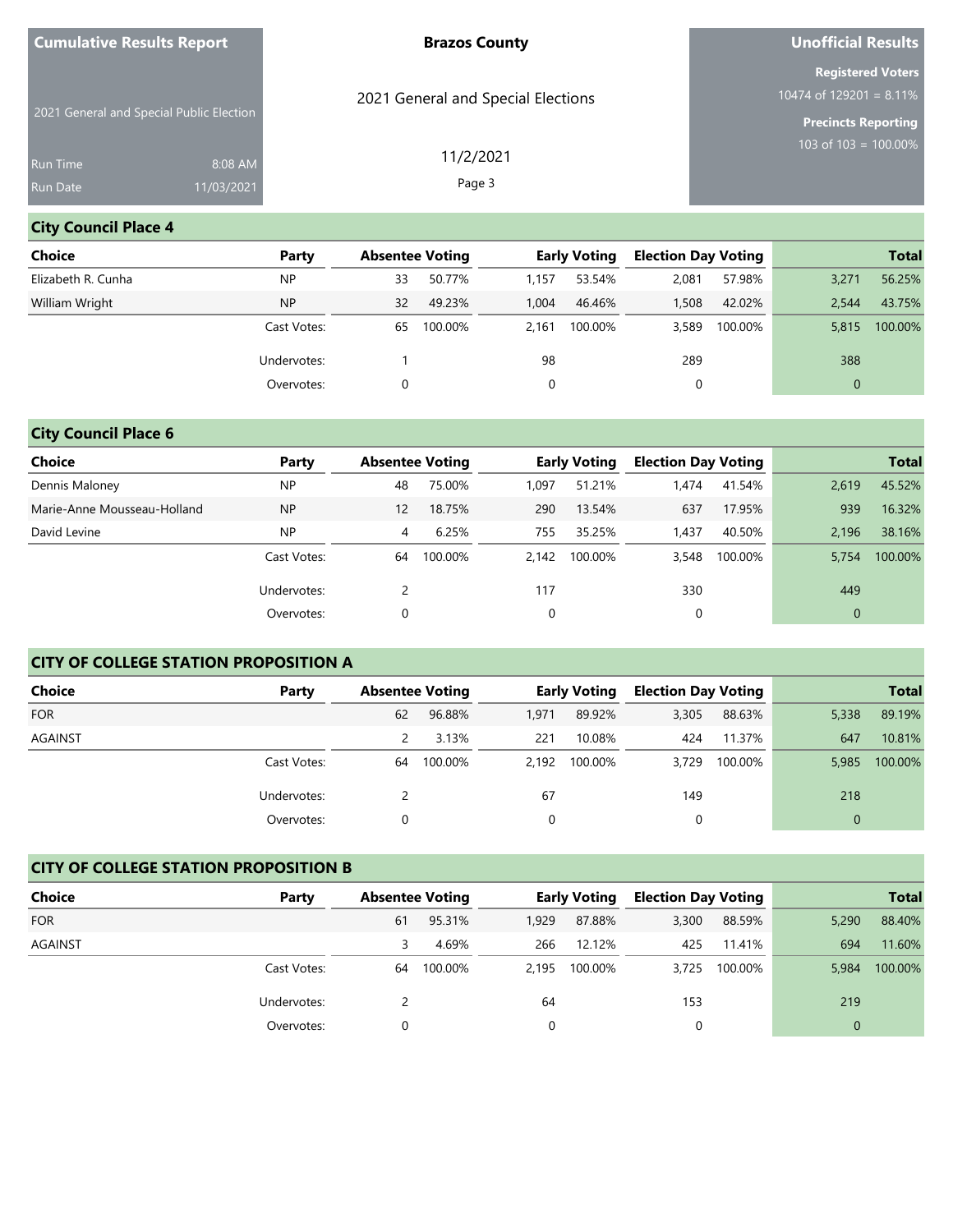| <b>Cumulative Results Report</b>   |                                          | <b>Brazos County</b>               | <b>Unofficial Results</b>                                                            |
|------------------------------------|------------------------------------------|------------------------------------|--------------------------------------------------------------------------------------|
|                                    | 2021 General and Special Public Election | 2021 General and Special Elections | <b>Registered Voters</b><br>10474 of 129201 = $8.11\%$<br><b>Precincts Reporting</b> |
| <b>Run Time</b><br><b>Run Date</b> | 8:08 AM<br>11/03/2021                    | 11/2/2021<br>Page 4                | $103 \text{ of } 103 = 100.00\%$                                                     |

# **CITY OF COLLEGE STATION PROPOSITION C**

| Choice         | Party       | <b>Absentee Voting</b> |         |          | <b>Early Voting</b> | <b>Election Day Voting</b> |         |       | <b>Total</b> |
|----------------|-------------|------------------------|---------|----------|---------------------|----------------------------|---------|-------|--------------|
| <b>FOR</b>     |             | 38                     | 63.33%  | 846      | 39.29%              | 1,232                      | 33.75%  | 2,116 | 36.09%       |
| <b>AGAINST</b> |             | 22                     | 36.67%  | 1,307    | 60.71%              | 2.418                      | 66.25%  | 3,747 | 63.91%       |
|                | Cast Votes: | 60                     | 100.00% | 2.153    | 100.00%             | 3,650                      | 100.00% | 5,863 | 100.00%      |
|                | Undervotes: | b                      |         | 106      |                     | 228                        |         | 340   |              |
|                | Overvotes:  |                        |         | $\Omega$ |                     |                            |         |       |              |

# **CSISD School Board Trustee Place 1**

| <b>Choice</b> | Party       | <b>Absentee Voting</b> |         |       | Early Voting | <b>Election Day Voting</b> |         |       | <b>Total</b> |
|---------------|-------------|------------------------|---------|-------|--------------|----------------------------|---------|-------|--------------|
| Amy Alge      | <b>NP</b>   | 37                     | 63.79%  | 832   | 38.13%       | 1,317                      | 36.34%  | 2.186 | 37.28%       |
| Darin Paine   | <b>NP</b>   | 21                     | 36.21%  | 1,350 | 61.87%       | 2,307                      | 63.66%  | 3,678 | 62.72%       |
|               | Cast Votes: | 58                     | 100.00% | 2.182 | 100.00%      | 3,624                      | 100.00% | 5,864 | 100.00%      |
|               | Undervotes: | 10                     |         | 366   |              | 803                        |         | 1,179 |              |
|               | Overvotes:  |                        |         | 0     |              |                            |         |       |              |

### **CSISD School Board Trustee Place 2**

| Choice               | Party       | <b>Absentee Voting</b> |         |       | <b>Early Voting</b> | <b>Election Day Voting</b> |         |              | <b>Total</b> |
|----------------------|-------------|------------------------|---------|-------|---------------------|----------------------------|---------|--------------|--------------|
| <b>Blaine Decker</b> | <b>NP</b>   | 19                     | 33.93%  | 929   | 41.81%              | 1,585                      | 42.62%  | 2,533        | 42.24%       |
| Kim Ege              | <b>NP</b>   | 16                     | 28.57%  | 790   | 35.55%              | 1,333                      | 35.84%  | 2.139        | 35.67%       |
| Mengmeng Gu          | <b>NP</b>   | 21                     | 37.50%  | 503   | 22.64%              | 801                        | 21.54%  | 1,325        | 22.09%       |
|                      | Cast Votes: | 56                     | 100.00% | 2.222 | 100.00%             | 3.719                      | 100.00% | 5,997        | 100.00%      |
|                      | Undervotes: | 12                     |         | 326   |                     | 708                        |         | 1,046        |              |
|                      | Overvotes:  |                        |         |       |                     |                            |         | $\mathbf{0}$ |              |

# **COLLEGE STATION INDEPENDENT SCHOOL DISTRICT PROPOSITION A**

| <b>Choice</b>  | Party       | <b>Absentee Voting</b> |         |       | <b>Early Voting</b> | <b>Election Day Voting</b> |         |          | <b>Total</b> |
|----------------|-------------|------------------------|---------|-------|---------------------|----------------------------|---------|----------|--------------|
| <b>FOR</b>     |             | 49                     | 75.38%  | 1.751 | 70.41%              | 2,684                      | 62.42%  | 4,484    | 65.44%       |
| <b>AGAINST</b> |             | 16                     | 24.62%  | 736   | 29.59%              | 1.616                      | 37.58%  | 2,368    | 34.56%       |
|                | Cast Votes: | 65                     | 100.00% | 2.487 | 100.00%             | 4,300                      | 100.00% | 6.852    | 100.00%      |
|                | Undervotes: |                        |         | 61    |                     | 127                        |         | 191      |              |
|                | Overvotes:  | $\Omega$               |         | 0     |                     | 0                          |         | $\Omega$ |              |